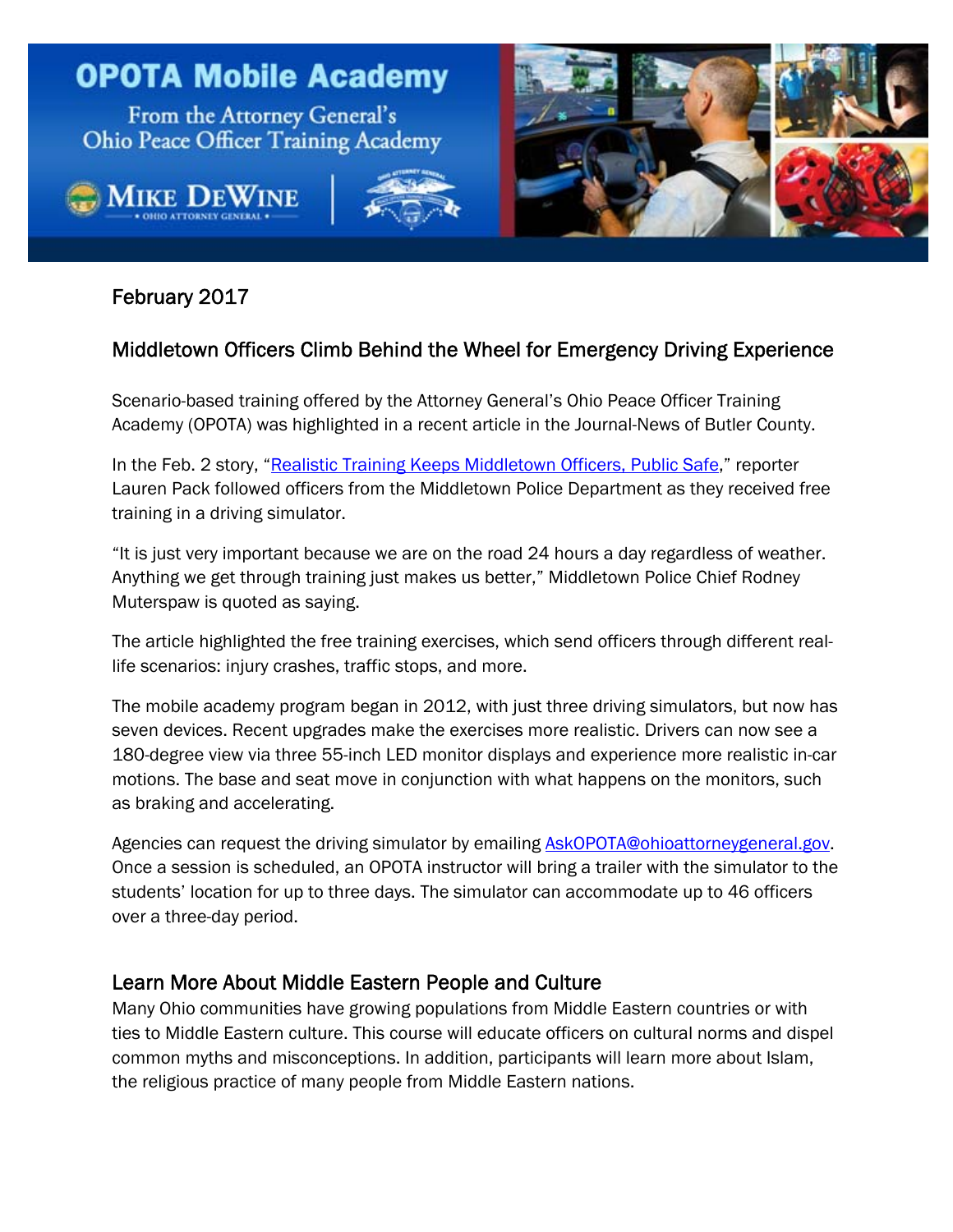[Students in this course, Dispelling Myths & Misconceptions/Interacting with the Middle](http://www.ohioattorneygeneral.gov/Law-Enforcement/Ohio-Peace-Officer-Training-Academy/Course-Catalog/Course-Categories/Human-Relations-Courses/Dispelling-Myths-Misconceptions-Interacting-with)  Eastern Population*,* will learn more about the basics of Islam, working with Muslim children, gender roles and cultural expectations, and religious fulfillment. In addition, participants will discuss cultural interviewing and interrogation techniques, how to resolve language barriers, and what extremism looks like in the Middle East. The instructor is an OPOTA Law Enforcement Training Officer with 10 years of law enforcement and corrections experience who spent the majority of her childhood in Egypt and Saudi Arabia.

Officers who attend will receive the resources they need to help them serve the public and this population more effectively, safely, and respectfully. Understanding and practicing mutual respect helps to develop positive community relationships.

March 22, 2017 8 a.m. – 5 p.m. OPOTA Richfield 4055 Highlander Parkway Richfield, OH Cost: \$75

May 3, 2017 8 a.m. – 5 p.m. OPOTA Main Campus 1650 State Route 56 SW London, OH Cost: \$75

### Get Certified as an Advanced Driving Instructor

Car crashes are one of the leading causes of line-of-duty deaths for police officers, which makes driving courses an important component of officer training and development. Unfortunately, limited scheduling options and financial constraints can make it difficult for [departments to send officers for driver training. Students who attend the Advanced Driving](http://www.ohioattorneygeneral.gov/Law-Enforcement/Ohio-Peace-Officer-Training-Academy/Course-Catalog/Course-Categories/Driving-Courses/Advanced-Driving-Instructor) Instructor course receive eight days of training in driving techniques, so they can return to their respective departments and train others.

Officers who take this course can become certified instructors in each of four areas offered by OPOTA:

- Basic Academy Driving Instructor, which includes emergency and nonemergency driving (This section of the course enables the student to become an OPOTC Basic Academy Driving Instructor if they already have their Basic Instructor Certification.)
- Pursuit Termination Techniques (includes tire deflation devices and various pursuit termination techniques as well as the Precision Immobilization Technique)
- Tactical/ Dynamic Vehicle Operations (higher speed maneuvering and pursuit driving)
- Sport Utility Vehicle Operations (includes on- and off-road applications) which focuses on current driving mechanics, ideologies, and officer safety considerations.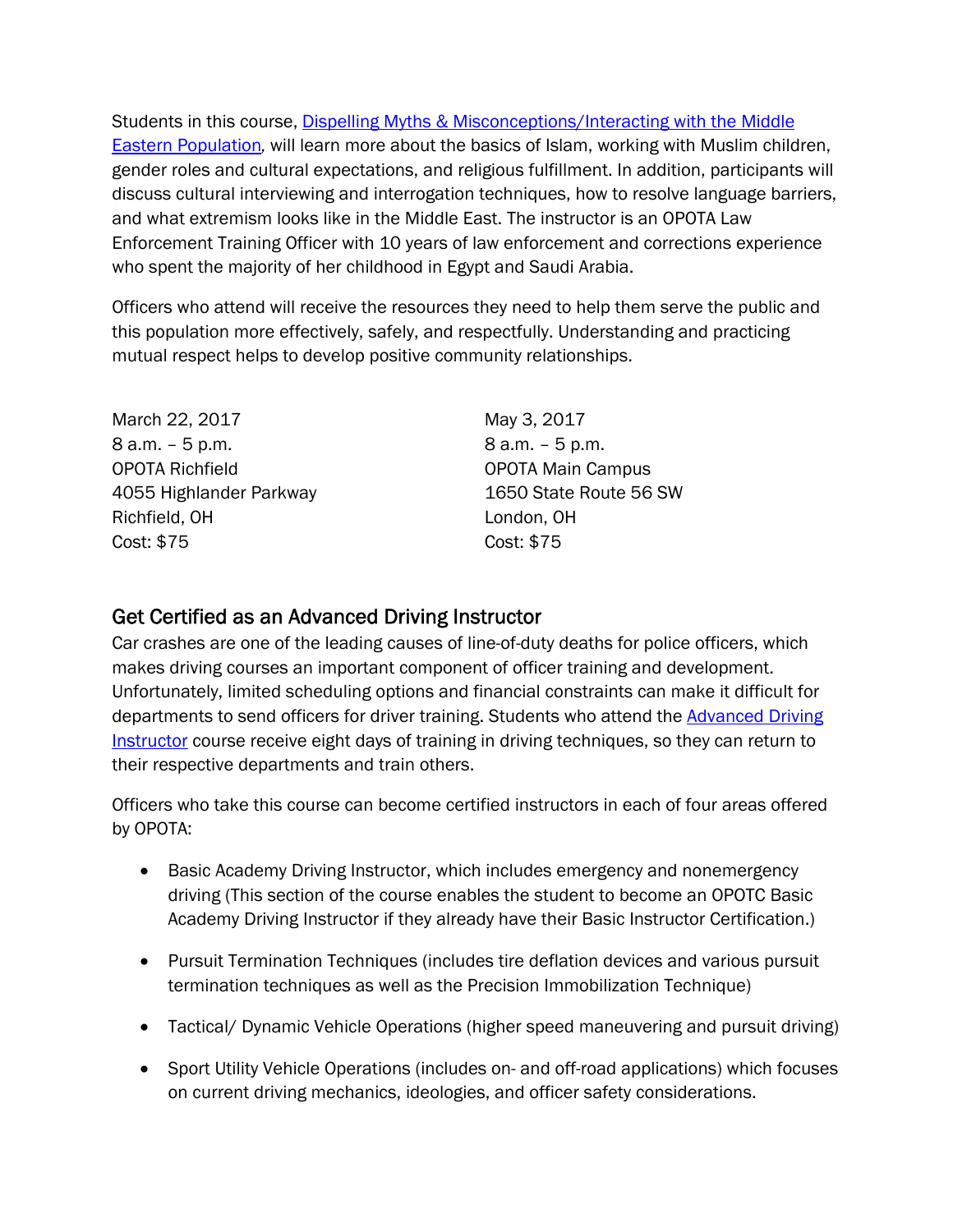Students will drive OPOTA track vehicles and experience different training courses and exercises that they could incorporate into training at their respective departments or in an academy setting. Certified instructors will teach using various methods. Then, students will practice teaching parts of the material to each other.

They will receive the current training material, PowerPoint presentations, and lesson plans used in the OPOTA driving program to share.

March 29, 2017 - April 7, 2017 | 8 a.m. - 5 p.m. OPOTA Tactical Training Center 1960 U.S. Rt. 42 SW London, OH Cost: \$1,150

## Gain Basic Hostage Negotiation Skills

Because a hostage-negotiation situation involves multiple units and officers, hostage negotiation takes a group effort. Each member of the team must carry out their role to make the best outcome a possibility: the safe retrieval of the perpetrator and victims. In this course, [Hostage Negotiations – Basic](http://www.ohioattorneygeneral.gov/Law-Enforcement/Ohio-Peace-Officer-Training-Academy/Course-Catalog/Course-Categories/Special-Operations-Courses/Hostage-Negotiations-Basic), students will acquire basic skills to manage hostage and barricade situations. In addition, students will learn:

- The history of hostage negotiation.
- The different philosophies related to what works best in various hostage circumstances.
- How to manage the environment surrounding a hostage situation and coordinate between various departments and units.
- How to control personnel at the scene and information flow to and from the scene, and how to manage the environment during a hostage situation.

On the final day, students will participate in a negotiation scenario where their skills can be tested. For those interested in developing additional skills related to hostage negotiation, two **Hostage Negotiations - Advanced courses will be held this spring.** 

March 27 - 31, 2017 | 8 a.m. - 5 p.m. OPOTA Richfield Campus 4055 Highlander Parkway, Suite B Richfield, OH Cost: \$400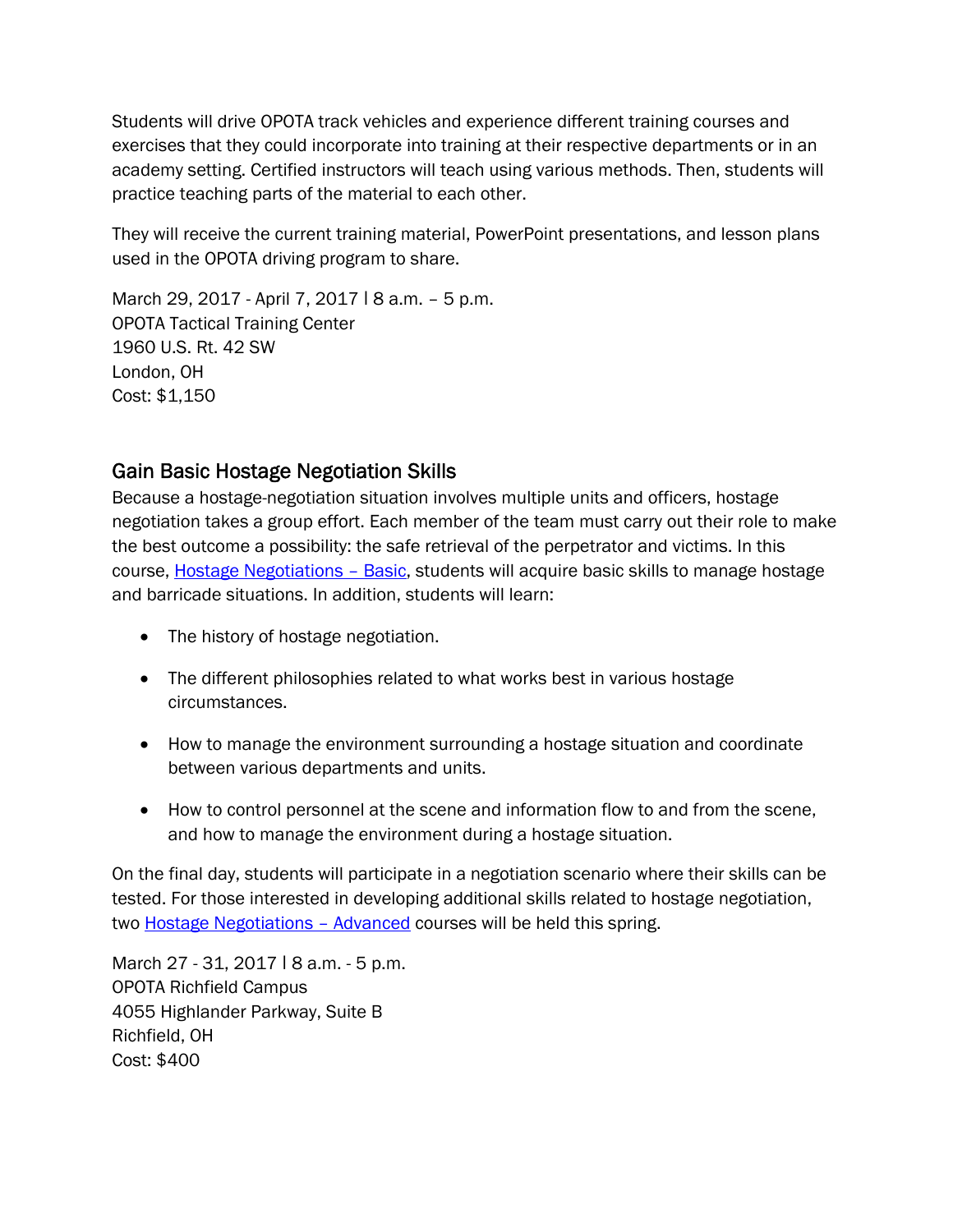## Connect with Blue Courage

This free course, [Blue Courage CPT](http://www.ohioattorneygeneral.gov/Law-Enforcement/Ohio-Peace-Officer-Training-Academy/Course-Catalog/Course-Categories/Officer-and-Community-Wellness/Blue-Courage-CPT-Session), is a shortened version of the Blue Courage leadership development workshop. Students will review and learn about the Nobility of Policing, Positive Psychology, and Health, Wellness, and Resilience. This shortened version satisfies the fourhour Officer Wellness 2017 CPT requirement, but does not replace the 16-hour program. Two course sessions are available every month in various locations.

Note: If interested in hosting a Blue Courage CPT session, contact Sean Smith at sean.smith@ohioattorneygeneral.gov

March 6, 2017  $\sqrt{18}$  am – Noon and 1 pm – 5 pm Performing Arts Center Notre Dame College 4545 College Road. South Euclid, OH, Cost: Free

April 4, 2017  $\mid$  8 am – Noon and 1 pm – 5 pm Owens Community College Industrial and Engineering Technology Building Room 109 30335 Oregon Rd. Perrysburg, OH Cost: Free

May 11, 2017  $\sqrt{18}$  am – Noon and 1 pm – 5 pm Regina Auditorium Notre Dame College 4545 College Road South Euclid, OH Cost: Free

#### We've Gone Paperless.

As of Jan. 1, 2017, the Peace Officer Training Academy is no longer printing advanced training certificates. The agency or officer may print certificates by logging into OHLEG.

Follow these directions to print OPOTA Advanced Training Certificates and Transcripts:

- 1. Log into OHLEG.
- 2. Select "OPOTA Online Registration."
- 3. Click on "Registrations."